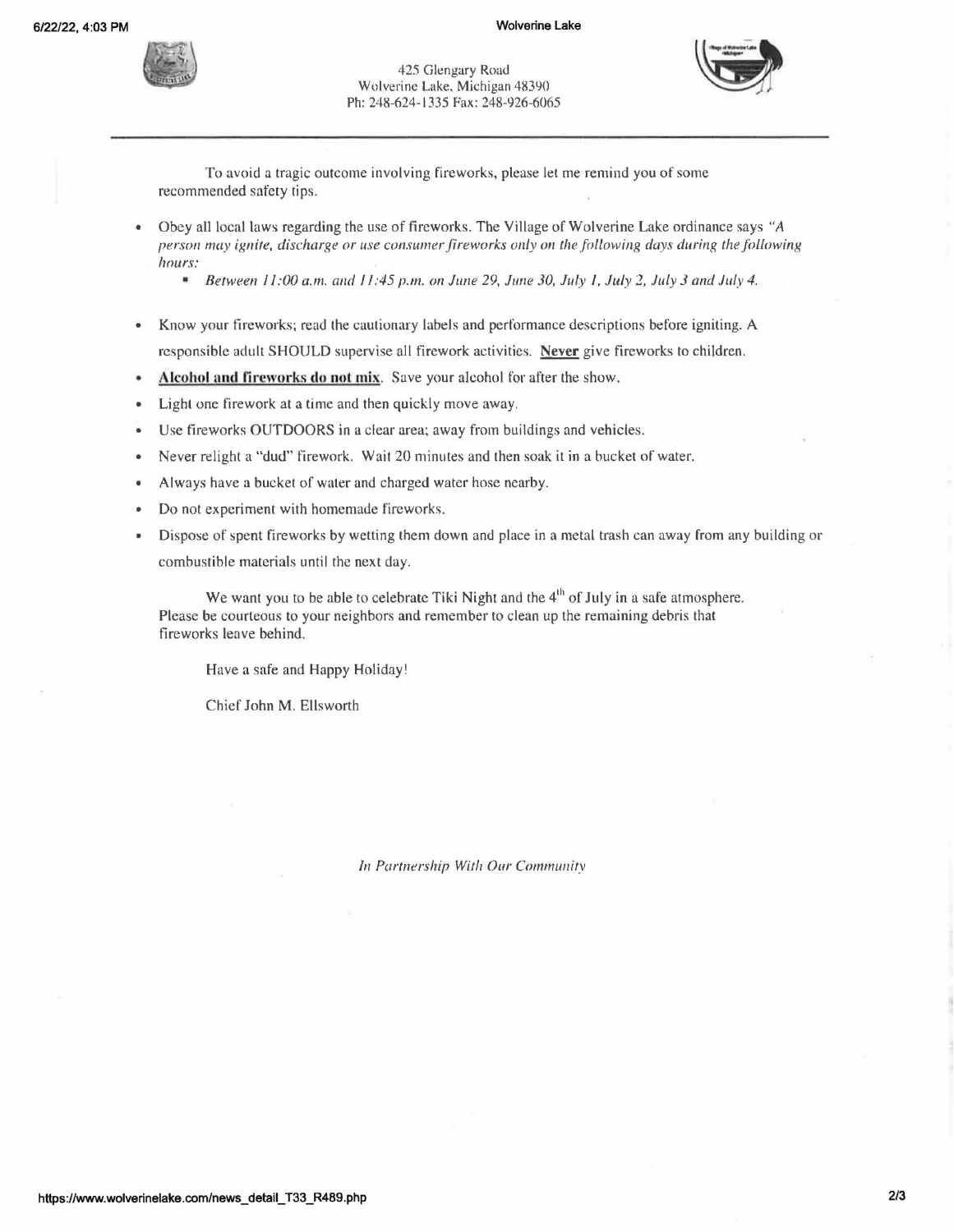mmerce Jup

### **Sec. 20-86. - Consumer fireworks.**

- (a) Consistent with the Michigan Fireworks Safety Act, Public Act 256 of 2011, as amended, no person shall ignite, discharge or use consumer fireworks in the township except on the following national holidays after 11:00 a.m.:
	- $(1)$  December 31 until 1:00 a.m. on January 1.
	- (2) The Saturday and Sunday immediately preceding Memorial Day until 11 :45 p.m. on each of those days.
	- (3) June 29 to July 4 until 11 :45 p.m. on each of those days.
	- (4) July 5, if that date is a Friday or Saturday, until 11 :45 p.m.
	- (5) The Saturday and Sunday immediately preceding Labor Day until 11:45 p.m. on each of those days.

A violation of this subsection is a municipal civil infraction. A civil fine of up to \$1,000.00 shall be imposed for each violation of this section. Fifty percent of said fine imposed for each violation of this section shall be remitted to law enforcement.

> (b) A person shall not ignite, discharge or use consumer fireworks on township property, including but not limited to the township's parks, without the express permission of the township. A violation of this subsection is a municipal civil infraction with fines as set forth in this code.

(Ord. No. 1.020, § 2, 10-9-2012; Ord. No. 1.022, § 2, 9-10-2013; Ord. No. 1.045, § 2, 3-12-2019)

### **Sec. 20-87. - Commercial fireworks.**

Commercial fireworks shall not be discharged in the township without a permit.

(Ord. No. 1.020, § 2, 1 0-9-2012)

### **Sec. 20-88. - Low impact fireworks.**

The display of low impact fireworks is regulated by state law and is not regulated by this article.

(Ord. No. 1.020, § 2, 10-9-2012)

## **Sec. 20-89. - Determination of violation; seizure; destruction; storage costs under this**

### **article.**

- (a) If the Oakland County sheriff's office determines through its investigation that a violation of this article has occurred, its officers may seize the firework(s) as evidence of the violation. The Oakland County sheriff's office shall store, or cause to be stored, the evidence seized under this section pending disposition of any proceedings arising from the violation.
- (b) Following a final disposition of a finding of responsibility under this article, the Oakland County sheriff's office may dispose of or destroy any fireworks retained as evidence in that proceeding.
- (c) A person from whom fireworks are seized under this section shall pay the actual costs of storage and disposal of the seized fireworks if found responsible for a violation of this article.

(Ord. No. 1.045, § 2, 3-12-2019)

## **Sees. 20-90-20-115.- Reserved.**

# **DIVISION 2. - PERMITS**

**Subdivision** I. - **In General** 

### **Sec. 20-116.- Permit required.**

A permit is required for the discharge of commercial fireworks.